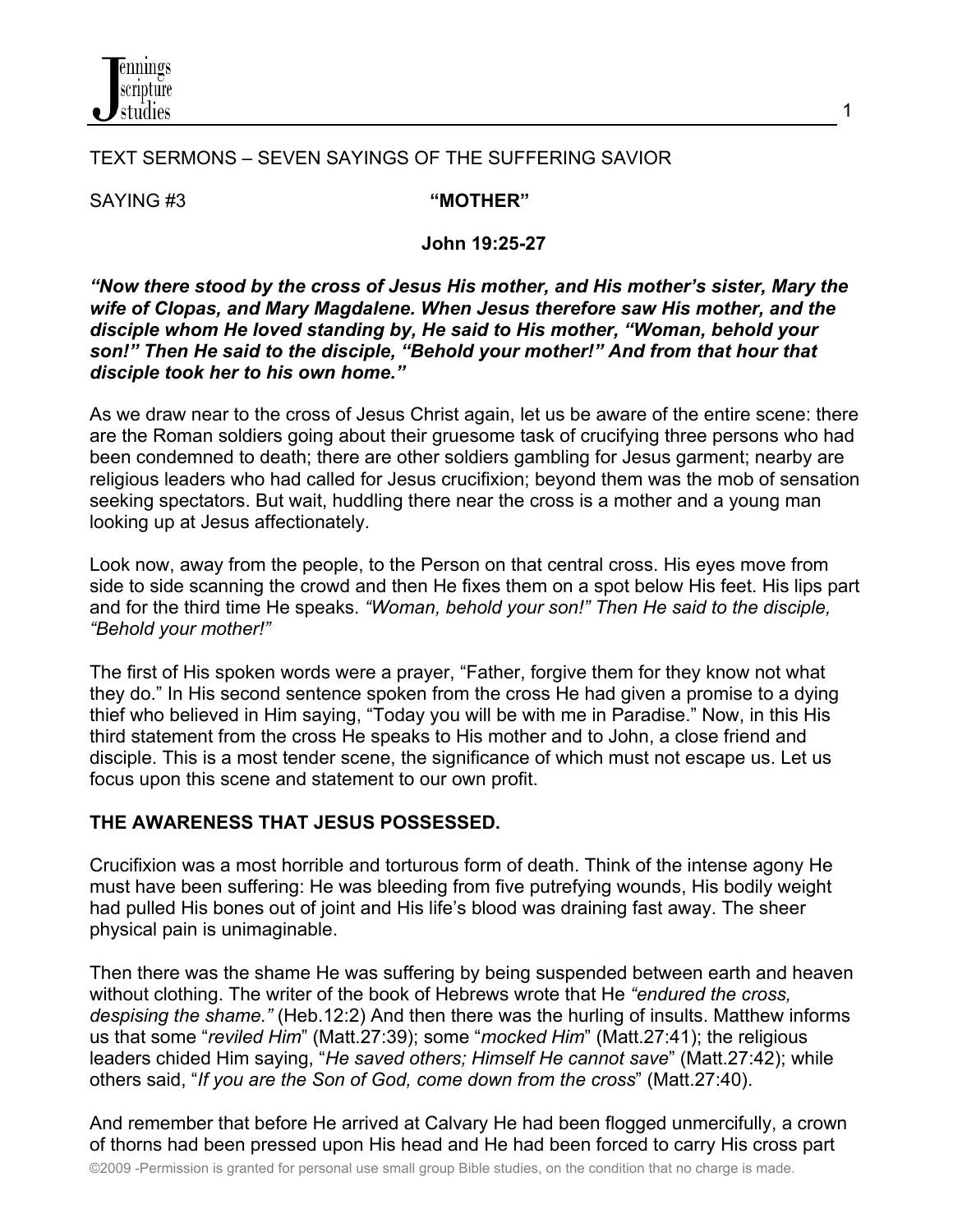

way up the hill before He collapsed under its weight. The brutality He endured is incomprehensible!

## *The Consciousness That He Evidenced.*

Pain has a way of narrowing our focus, of shutting out others. It causes us to be almost totally self-absorbed. We are occupied with trying to deal with the discomfort and misery that we are experiencing. It is difficult to look beyond our pain and see the pain of others.

But Jesus, although His pain and needs are so overwhelming, still looks beyond Himself and sees the pain and the needs of others. While enduring all the terrible torment He was experiencing, He was concerned about His mother. He is aware of His mother who is about to lose her oldest son. He wants to make sure that she is taken care of and looked after.

This is important to note because some have suggested that when Jesus spoke from the cross He was delirious, not knowing what He was saying. However, the fact that He recognized His mother and thought of her welfare is proof that Jesus was in control of His mental faculties.

He had already prayed for His enemies and had given a helpless thief hope for the future. Now He deliberately surveyed the scene and searched out the two persons who were nearest and dearest to Him, and, recognizing them, spoke directly to them. This is proof that He was not hallucinating or delusional.

In John 19:26 we read that Jesus *"saw his mother, and the disciple."* He was fully conscious, fully aware, fully alert, completely rational. He knew what was happening, He knew who was present with Him, He knew what He must do. His words did not come from a delirious mind.

#### *The Control That He Exercised.*

Jesus Christ reigned from the cross! He was in control. He was giving orders, taking care of predicted business, directing His loved ones. His life was not being taken from Him. He said, *"I lay down My life that I may take it again. No one takes it from Me, but I lay it down of Myself. I have power to lay it down, and I have power to take it again."* (John 10:17,18) He would die when He determined that He had finished everything for which His Father had sent Him and not one moment before.

This was God in human flesh. He had come into the world by a miracle birth; He performed miracle after miracle in His life, raising the dead, walking upon the water, healing the blind, deaf and lame, multiplying bread and fish to feed thousands, calming storms with a word. Now, on the cross, He was not being controlled, He was in control! He said, *"I gave My back to those who struck Me, and My cheeks to those who plucked out the beard; I did not hide My face from shame and spitting."* (Isaiah 50:6)

He had said, *"Do you think that I cannot now pray to My Father, and He will provide Me with more than twelve legions of angels?"* (Matthew 26:53) A Roman legion was approximately six-thousand soldiers. Jesus said He could call for twelve legions of angels or more than seventy-two thousand angels to deliver Him. However, He did not! Why? He came to "*give*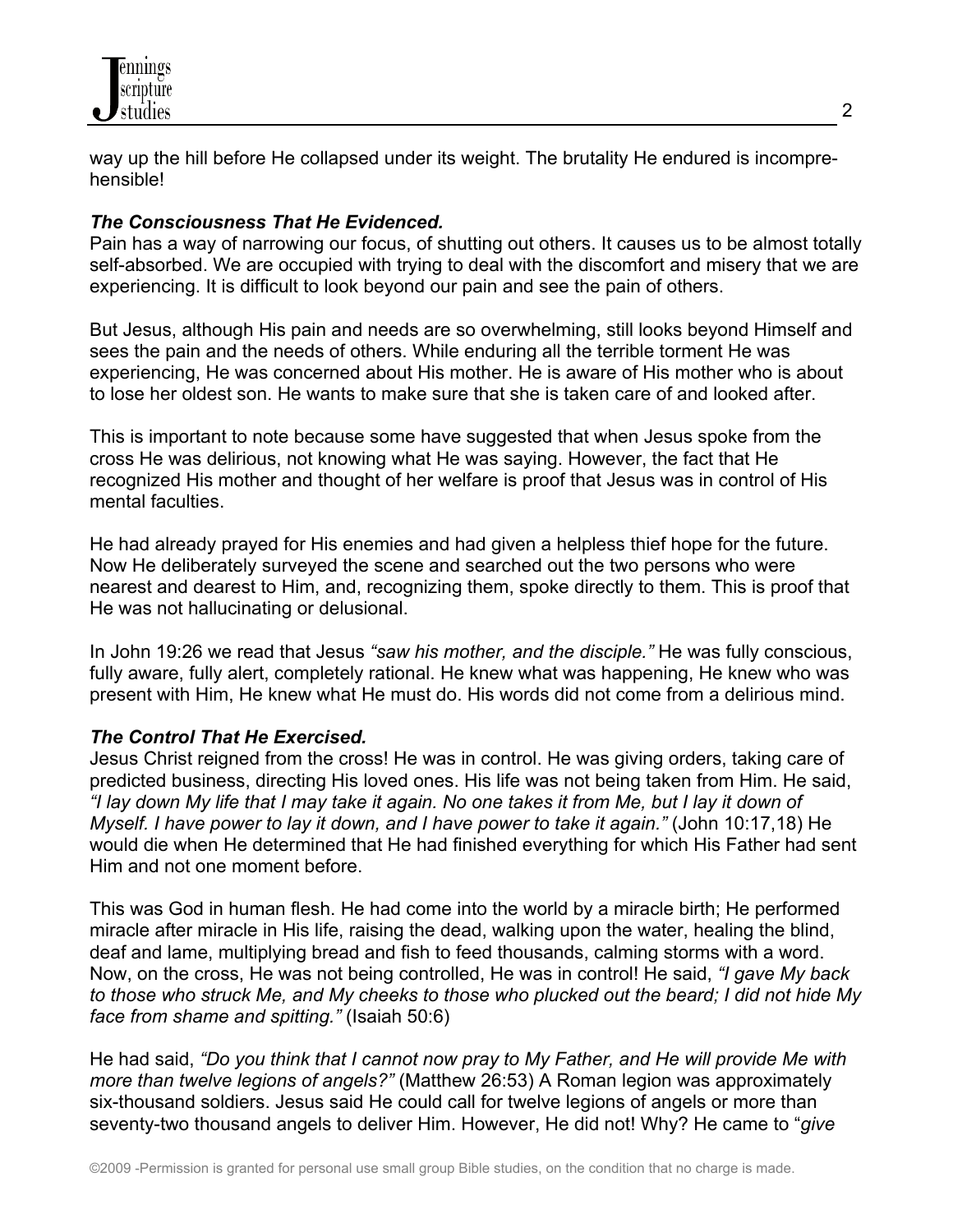*his life a ransom for many."* (Matthew 20:28) That was what He was doing upon that cross and He was in complete control of the events. One might ask, "Who was controlling whom?"

# **THE TENDERNESS THAT JESUS EXPRESSED.**

Jesus was performing the greatest work ever done on earth for the human race, paying the redemptive price for sinful humanity. Yet right in the midst of this transaction He looked down from the cross and fixed His eyes upon His mother.

## *The Concern Of A Mother.*

I believe that one of the most touching statements in all of the Bible is in John 19:25 where we read, *"Now there stood by the cross of Jesus His mother."*

Mary stood at the foot of the cross. A mother looking up at her Son nailed to an old rugged cross. How she must have suffered to see her son wrongly accused, unjustly tried and now being put to death! Mary standing beneath the cross – no other could have told the story of Jesus like Mary. Yet there are no recorded words from her about this ordeal. Her silence said it all. She, more that anyone on earth knew why the cross. Yet in her sorrow, her silence and submissiveness she spoke volumes.

Perhaps she recalled the words of God's special angel Gabriel:

*"Do not be afraid, Mary, for you have found favor with God. And behold, you will conceive in your womb and bring forth a Son, and shall call His name JESUS. He will be great, and will be called the Son of the Highest; and the Lord God will give Him the throne of His father David. And He will reign over the house of Jacob forever, and of His kingdom there will be no end."* (Luke 1:30-33)

And Simeon's prophecy in the temple when Jesus was eight days old: *"Then Simeon blessed them, and said to Mary His mother, "Behold, this Child is destined for the fall and rising of many in Israel, and for a sign which will be spoken against, yes, a sword will pierce through your own soul also….."* (Luke 2:34-35)

*Matthew tells us that "all* the disciples forsook him and fled." (Matt. 26:56) But Mary stood by - "*there stood by the cross of Jesus His mother."* Mary stood; Mary stood by the cross. How like a mother! And Jesus saw her.

## *The Compassion of a son.*

The considerateness of Jesus for His mother is a model of love for all and for all time. We see Him being forgetful of His own excruciating sufferings to provide for His own mother. He understands her own loneliness because He was known as the lonely Galilean. She was a widow and since Jesus is the oldest son He was responsible to take care of his mother in her old age. Jesus is fulfilling the most basic and sacred obligation that any son ever had by living out the 5th Commandment found in Exodus 20:12: *"Honor your father and mother…"* Even while performing redemption, Jesus was faithful to His responsibilities as a son.

The first time Mary is mentioned in the Gospel of John she is attending a wedding at Cana. Now she is preparing for a burial at Calvary. We can assume that she is a widow since we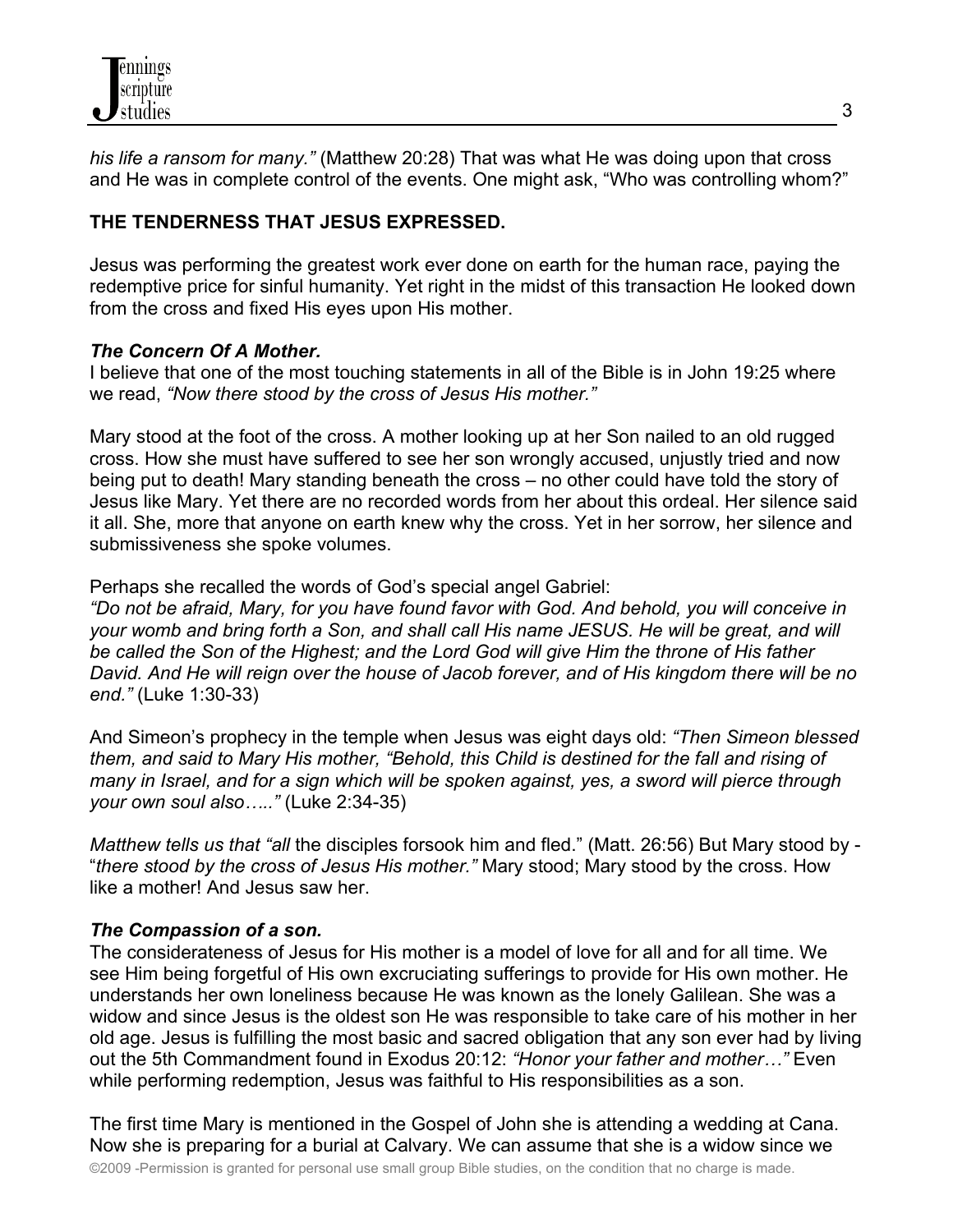don't hear about Joseph again after the trip to Jerusalem when Jesus was twelve. As the first-born son, Jesus was responsible to make sure she was cared for. He was not willing to die and leave anything undone that He ought to do and so He arranged for His mother's care and welfare.

## **THE BUSINESS THAT JESUS ADDRESSED.**

When Jesus was twelve years old, He was temporarily missed by His mother and father and they found Him in the temple discoursing with the learned teachers of religion there. *"So when they saw Him, they were amazed; and His mother said to Him, "Son, why have You done this to us? Look, Your father and I have sought You anxiously." And He said to them, "Why did you seek Me? Did you not know that I must be about My Father's business?"* (Luke 2:48,49) Now, before He expires, He must be about the business that relates to His mother.

## *The Role He Assumed..*

Jesus, seeing these two who He loved so much, said to them "Dear woman, here is your son" and to John , "Here is your mother." These words are very personal and they may even seem unusual. But they reveal a very loving Jesus, love flowing from a death instrument, a cross. He proved His love for His mother and yes, He proved His love for us! This dramatic scene teaches us about our roles as children and our responsibility to our parents.

Jesus was the older son in the family and normally His younger brothers would be given this role, passed down from their oldest brother. We know that Mary had other children, but we also know that they were very suspicious and unkind toward Jesus. That is, until after the resurrection when we find them with the other followers of Christ in the upper room in Acts 2:14: *"They all joined together constantly in prayer, along with the women and Mary the mother of Jesus, and with his brothers."* But perhaps the problem was that they were not there. It might also have been that His brothers were not yet believers, not until after the resurrection, and Jesus wanted to entrust her to a believer. Jesus entrusted her to John.

Are you following the example of our Lord in caring for your parents? How do you treat your mother and father? The Bible says, *"Listen to your father who begot you, and do not despise your mother when she is old."* (Prov.23:22) I am disturbed to see a growing disregard and disrespect, on the part of some children and young people, toward their parents. But from the pulpit of the cross, and in His dying moments, Jesus preaches a sermon to all ages about our responsibility to our parents. May God help each one of us to hear and heed that sermon!

#### *The Responsibility He Assigned.*

John, who leaned upon Jesus' shoulder at the Last Supper in the Upper Room, was also at the cross. Although not named in the narrative, most scholars agree it was John. That is why John could write about this private moment by the cross. Seeing him, Jesus assigned to John the responsibility and privilege of caring for Mary. *"From that time on, this disciple took her into his home."* (John 19:27) Jesus did not have any earthly possessions to give to His mother. The soldiers had gambled for His beautiful robe. What could He give her? He gave to her a caregiver, the loving and caring disciple, John.

The Jews honored family life to the highest degree. They believed that the family was a